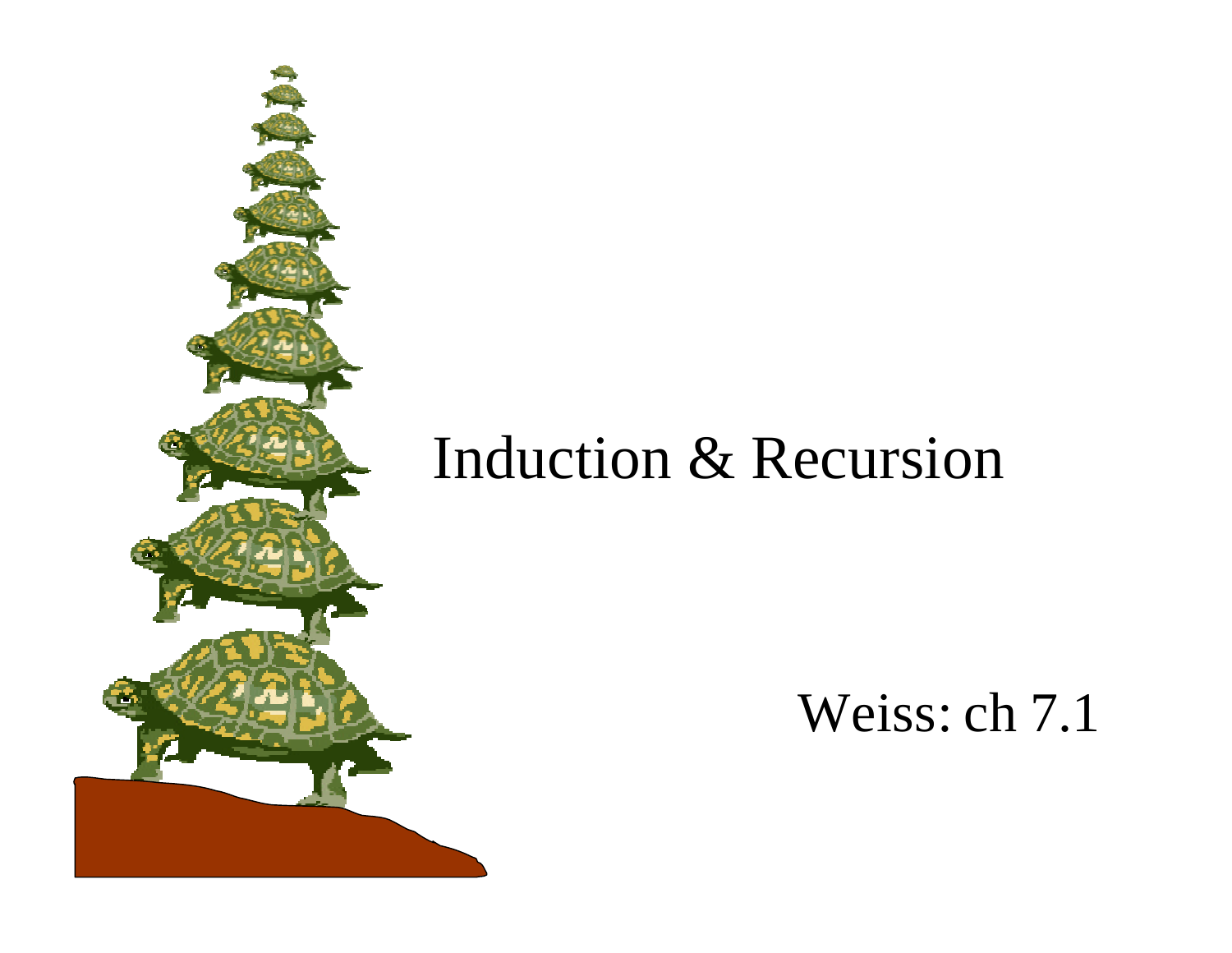- Recursion
	- a programming strategy for solving large problems
	- Think "divide and conquer"
	- Solve large problem by splitting into smaller problems of same kind
- Induction
	- A mathematical strategy for proving statements about large sets of things
- First we learn induction…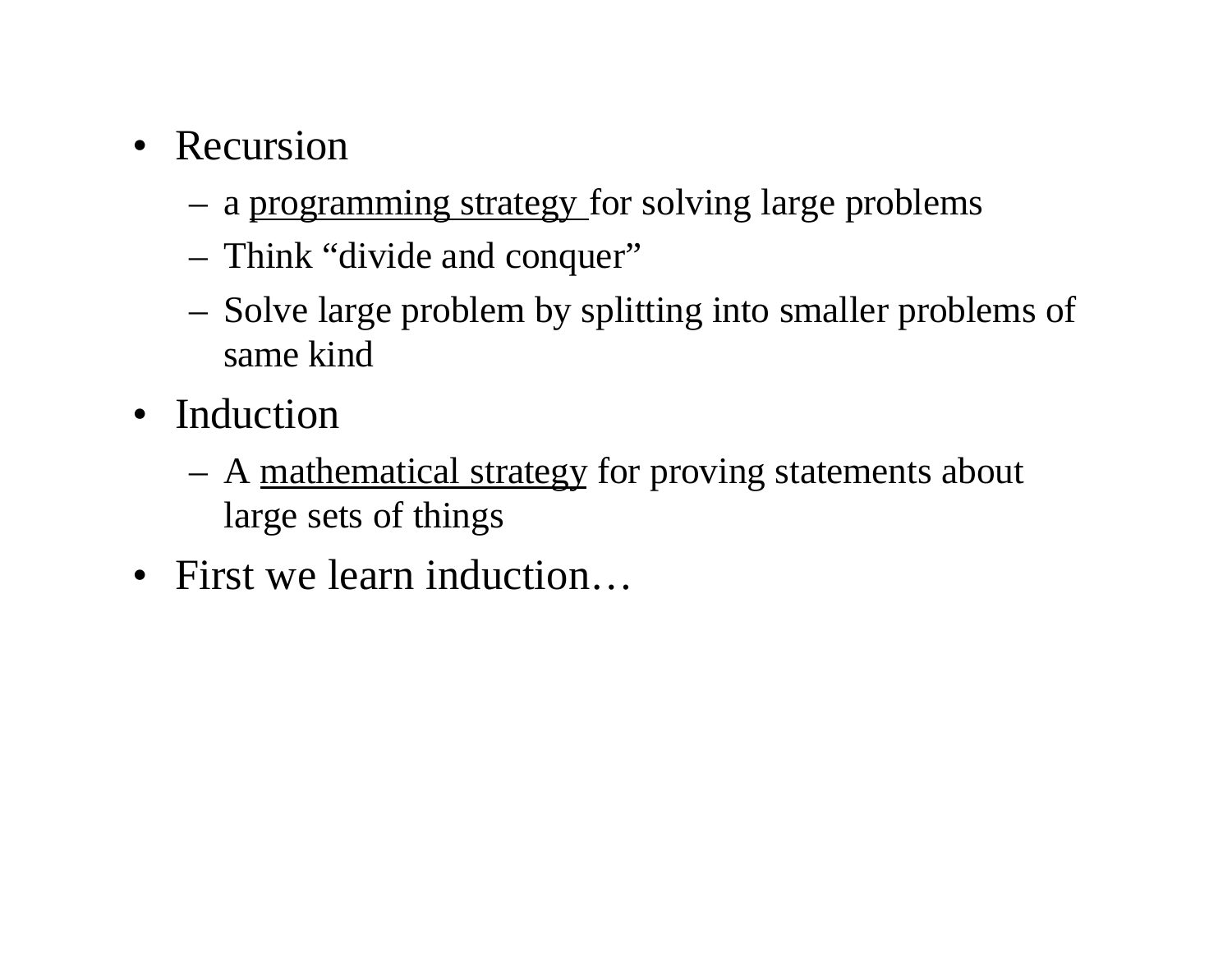#### Functions

- Example: Let *S:int* ? *int* be a function such that S(n) is the sum of natural numbers from 0 to n.
	- Iterative form:  $S(n) = 0+1+\dots+n$
	- Closed form:  $S(n) = n(n+1)/2$
- Can we prove equality?
	- Theorem: For any value of n in N,  $S(n) = n(n+1)/2$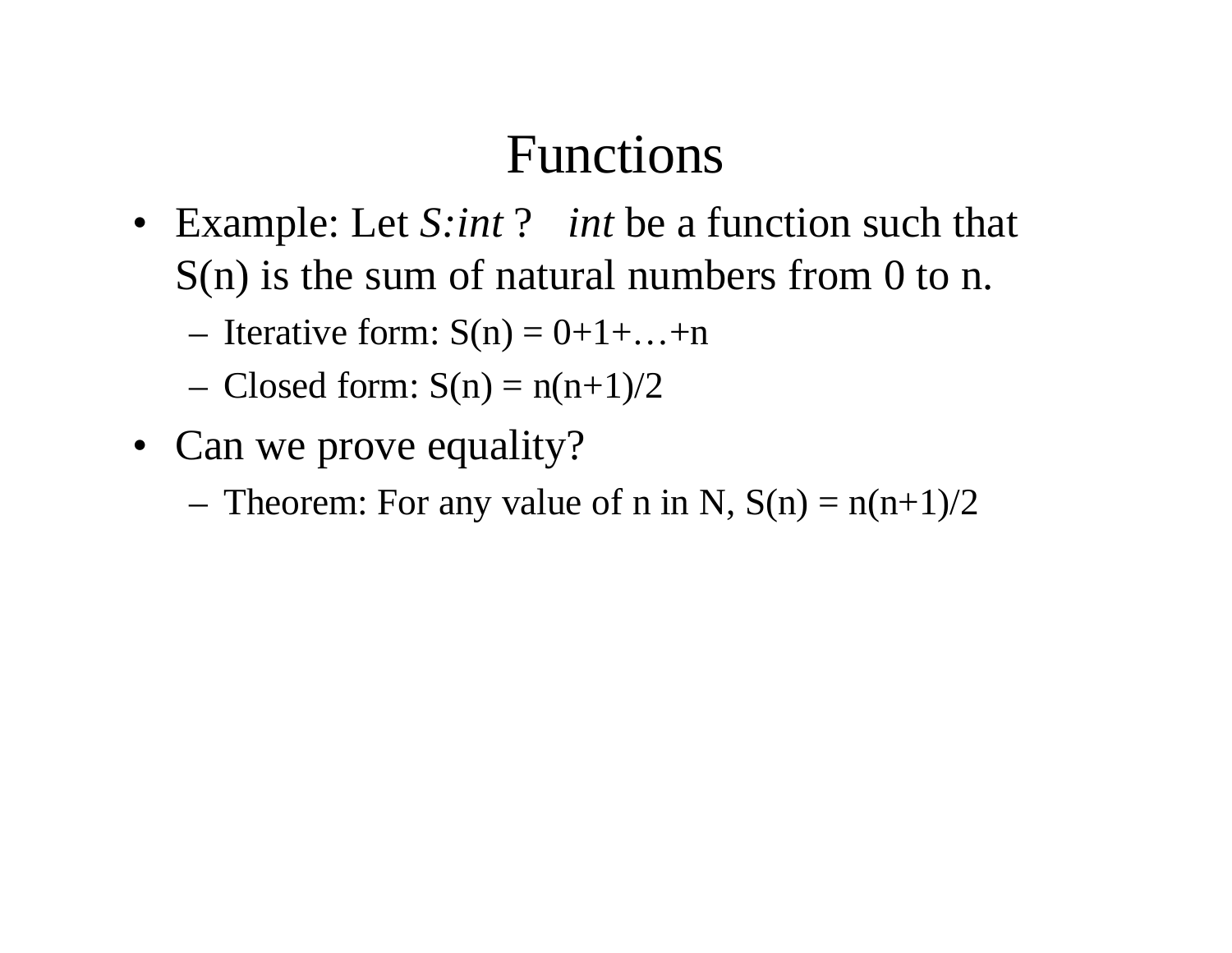### Proving Theorem for all N : Clever Tricks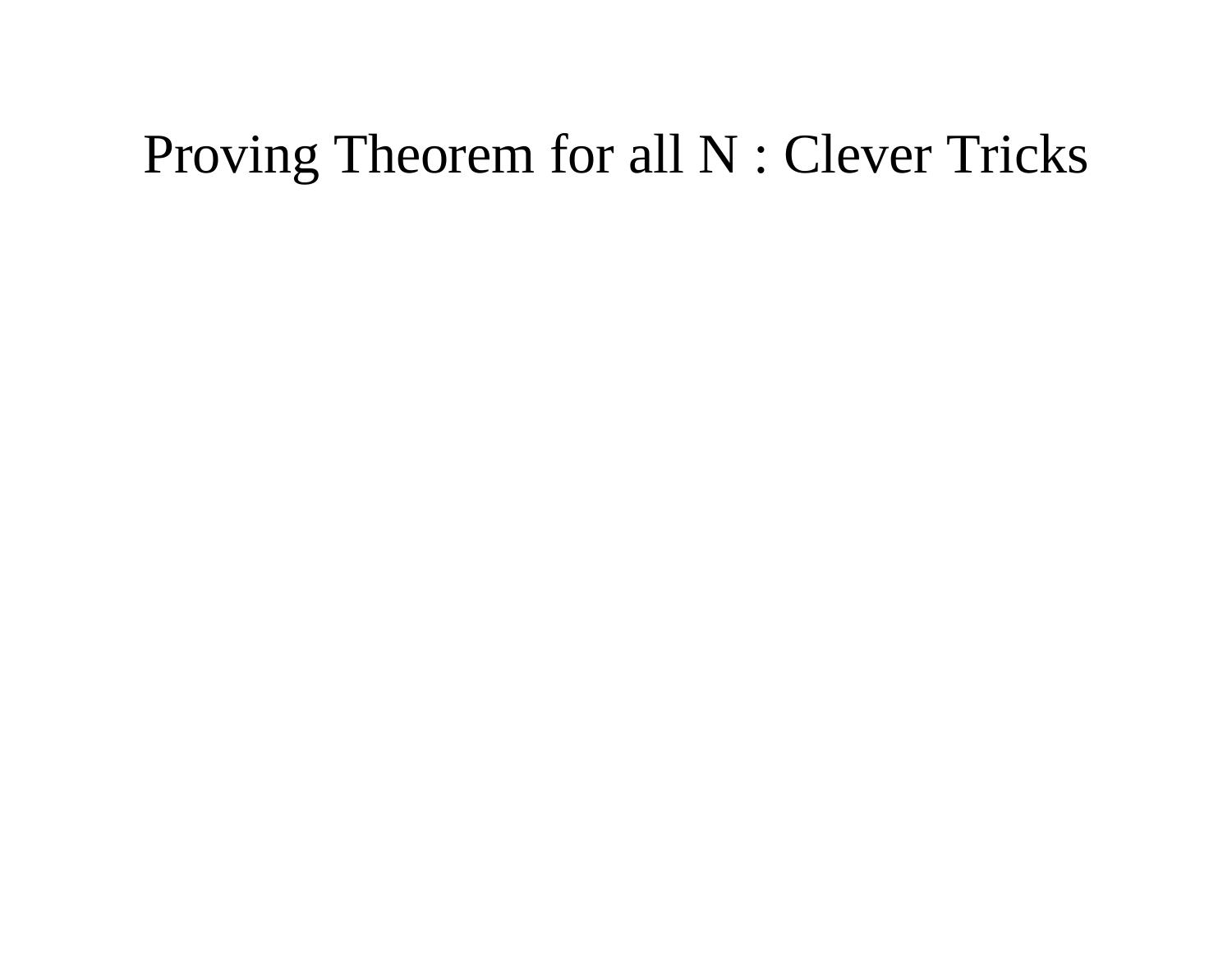## A Second Example: Sum of Squares

- Example: Let *Q:int* ? *int* be (iterative form)  $Q(n) = 1^2 + 2^2 + 3^2 + ... + n^2$
- Closed Form? Intuition: sum of integers  $\rightarrow$  quadratic (n<sup>2</sup> + n)/2 Guess: sum of squares  $\rightarrow$  cubic (an<sup>3</sup> + bn<sup>2</sup> + cn + d)
- Coefficients:

 $a = 1/3$ ,  $b = \frac{1}{2}$ ,  $c = \frac{1}{6}$ ,  $d = 0$  $Q_{CF}(n) = n^3/3 + n^2/2 + n/6 = n(n+1)(2n+1)/6$ 

- Conjecture:  $P(n)$ :  $Q(n) = Q_{CF}(n)$
- But how to prove  $P(n)$  for all n?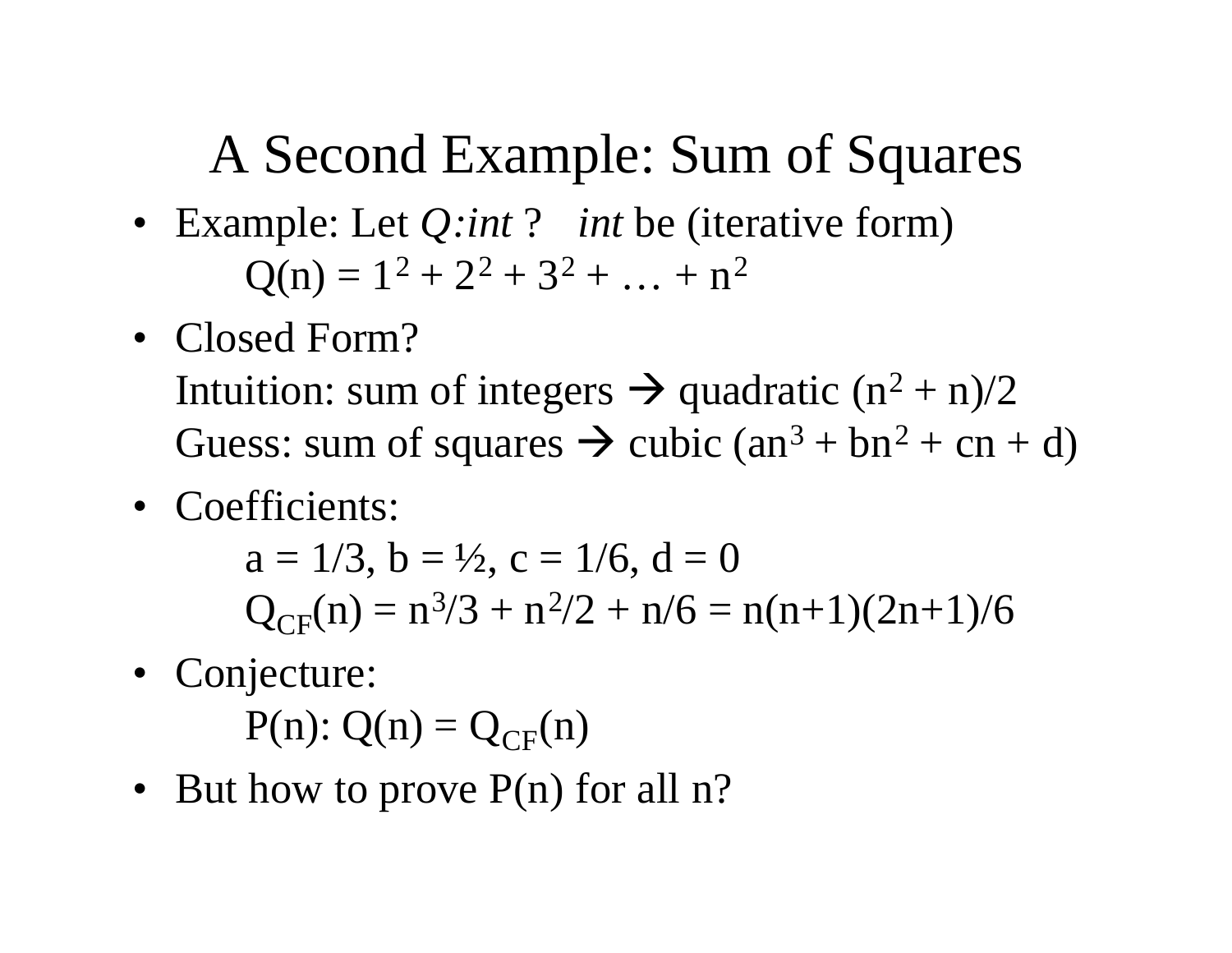#### Recursive Form

- Rewrite Q as:  $Q(n) = 1^2 + 2^2 + 3^2 + ... + (n-1)^2 + n^2$  $= O(n-1) + n^2$
- Each term defined as a function of the one before it <u>recursive case</u>:  $Q_{RF}(n) = Q_{RF}(n-1) + n^2$
- We still need a 'first' term base case:  $Q_{RF}(1) = 1^2 = 1$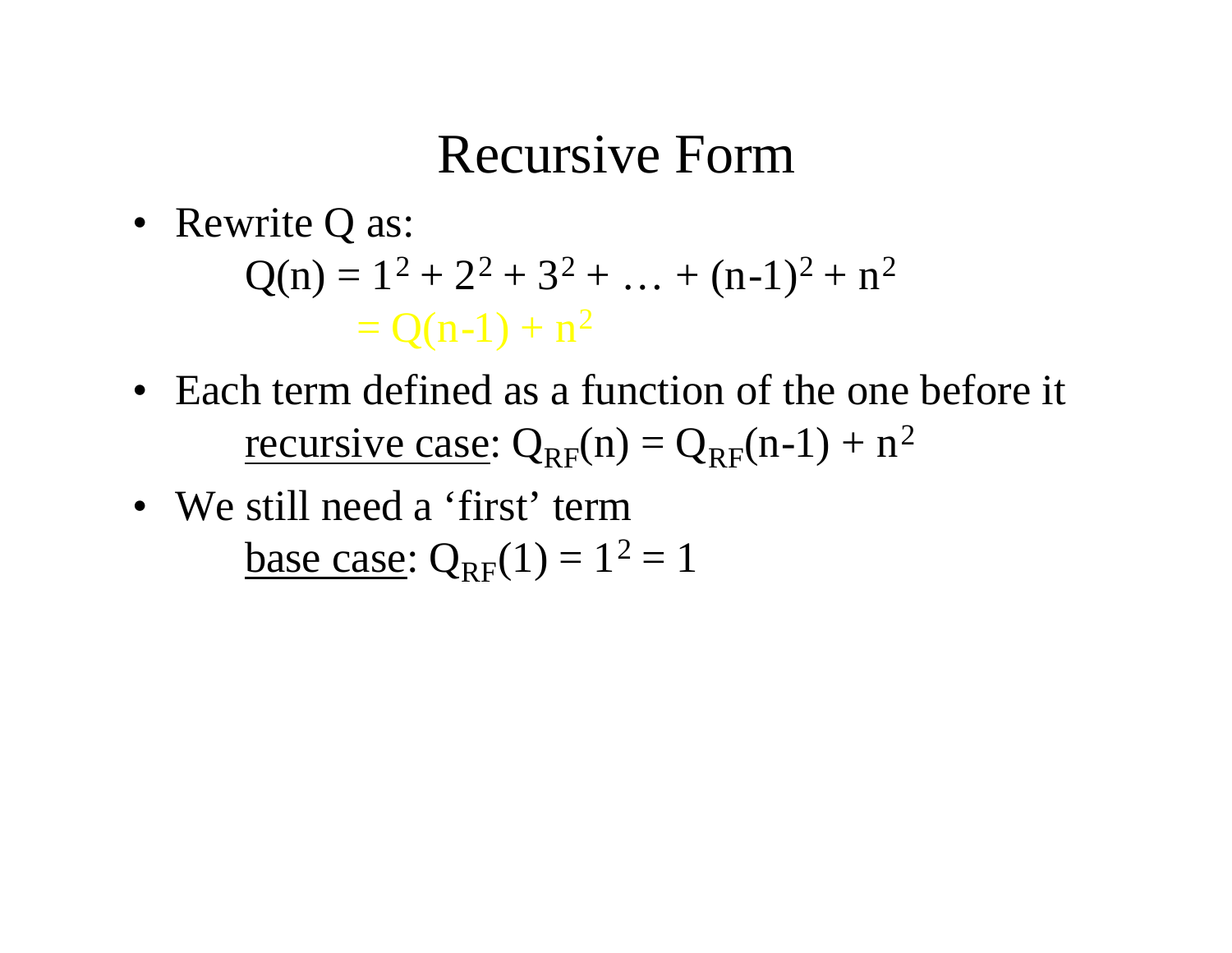Evaluating a Recursive Definition •  $Q(5) = Q(4) + 5^2 = 30 + 25 = 55$ 

 $Q(4) = Q(3) + 4^2 = 14 + 16 = 30$  $Q(3) = Q(2) + 3^2 = 5 + 9 = 14$ 

 $Q(2) = Q(1) + 2^2 = 1 + 4 = 5$ 

Q(1) = 1 *(base case)*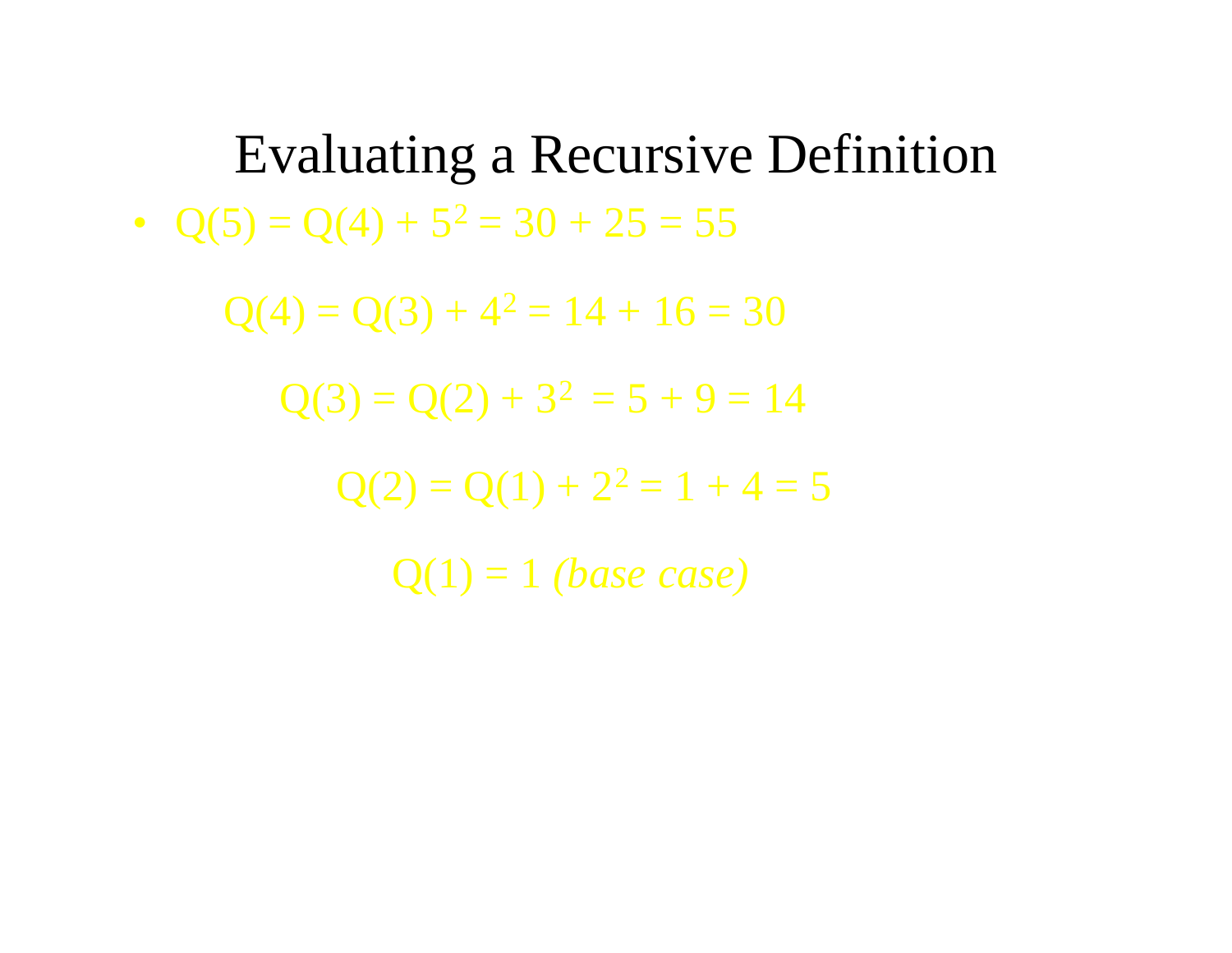# Induction: A Bizzare Example<sup>1</sup>

• Consider a planet X, where the following rule holds:

"If it rains one day, it also rains the next day"

• Consider two scenarios.

1Adapted from http://www-math.utsc.utoronto.ca/calculus/Redbook/goldch1.pdf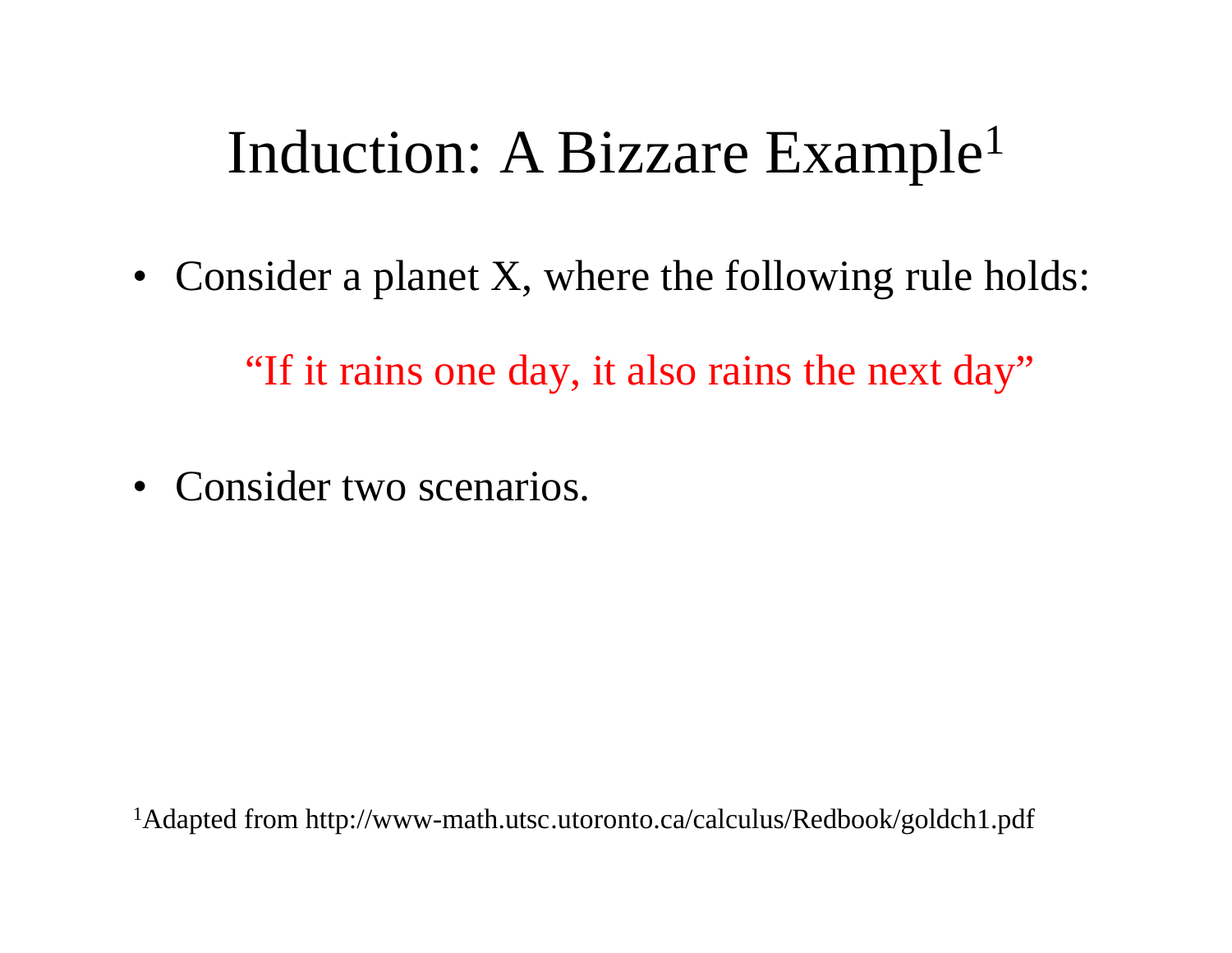### Scenario A

- You land on planet X and it does **not** rain on the day you arrive.
- What can you conclude? a) It will never rain on planet X.
	- b) It has never rained on planet X.
	- c) It did not rain yesterday on planet X.
	- d) It will rain tomorrow on planet X.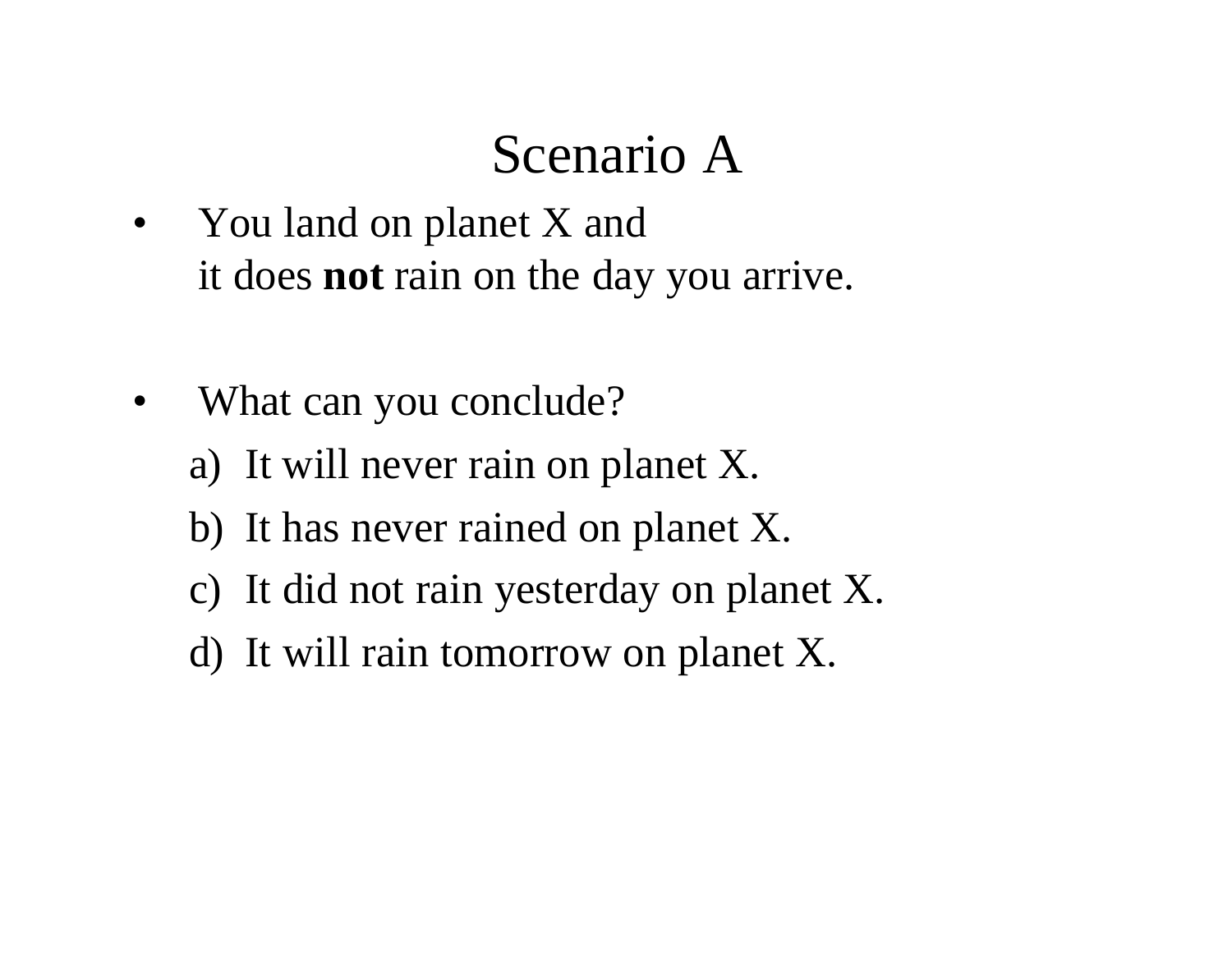### Scenario B

- You land on planet X and it **does** rain on the day you arrive.
- What can you conclude?
	- e) It rains every day on planet X.
	- f) It will rain tomorrow on planet X.
	- g) It rained yesterday on planet X.
	- h) It will rain every day from now on.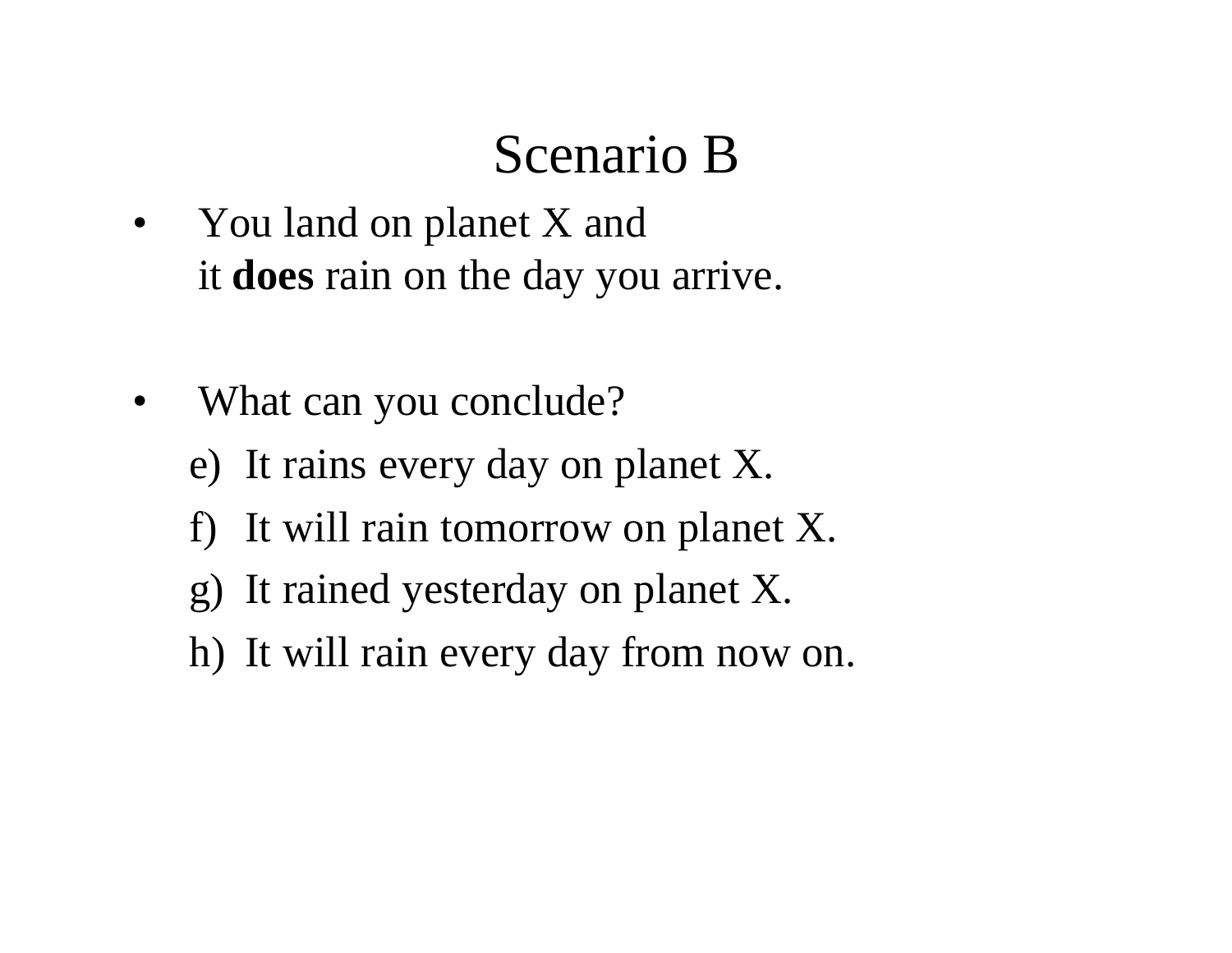# Induction

- Mathematical argument consisting of:
	- A base case: A particular statement, say  $P(1)$ , that is true.
	- An <u>inductive hypothesis</u>: Assume we know  $P(n)$ is true.
	- An inductive step: If we know  $P(n)$  is true, we can infer that  $P(n+1)$  is true.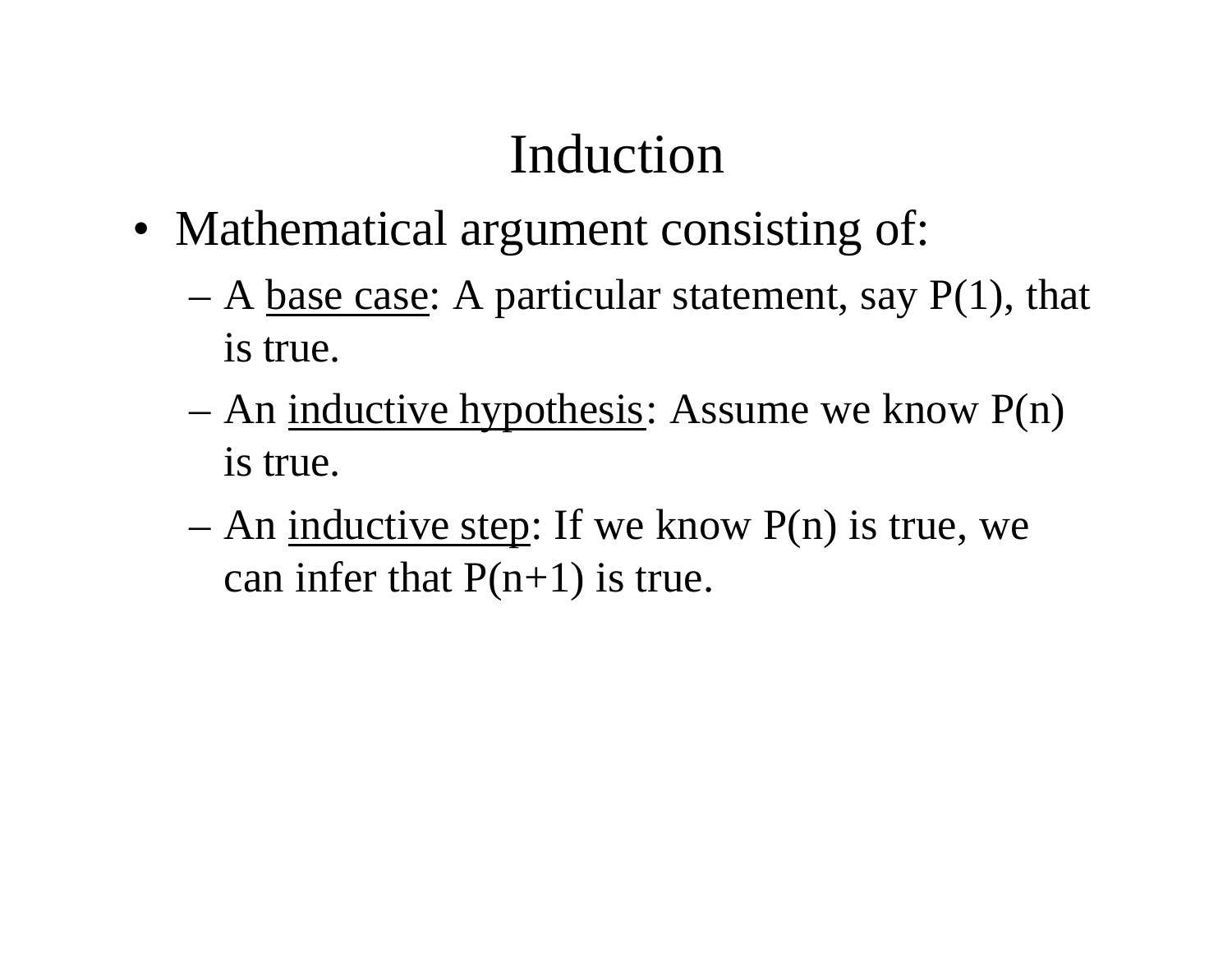# Proof of  $C(n)$ :  $Q(n) = Q_{CF}(n)$

- Base case:
	- $Q(1) = 1 = 1(1+1)(2*1+1)/6 = Q_{CF}(1)$ so P(1) holds.
- Inductive hypothesis:
	- Let us assume  $P(n)$ . That is,
		- $Q(n) = Q_{CF}(n) = (n+1)(2n+1)/6$
- Inductive step:
	- $Q(n+1) = Q(n) + (n+1)^2$  *from recursive form*  $= n(n+1)(2n+1)/6 + (n+1)^2$  from *i.h.* = (n+1)(n+2)(2n+3)/6 *from algebra*  $= Q_{CF}(n)$ Thus  $P(n+1)$  holds.
- Conclusion:  $Q(n) = Q_{CF}(n)$  for all  $n \ge 1$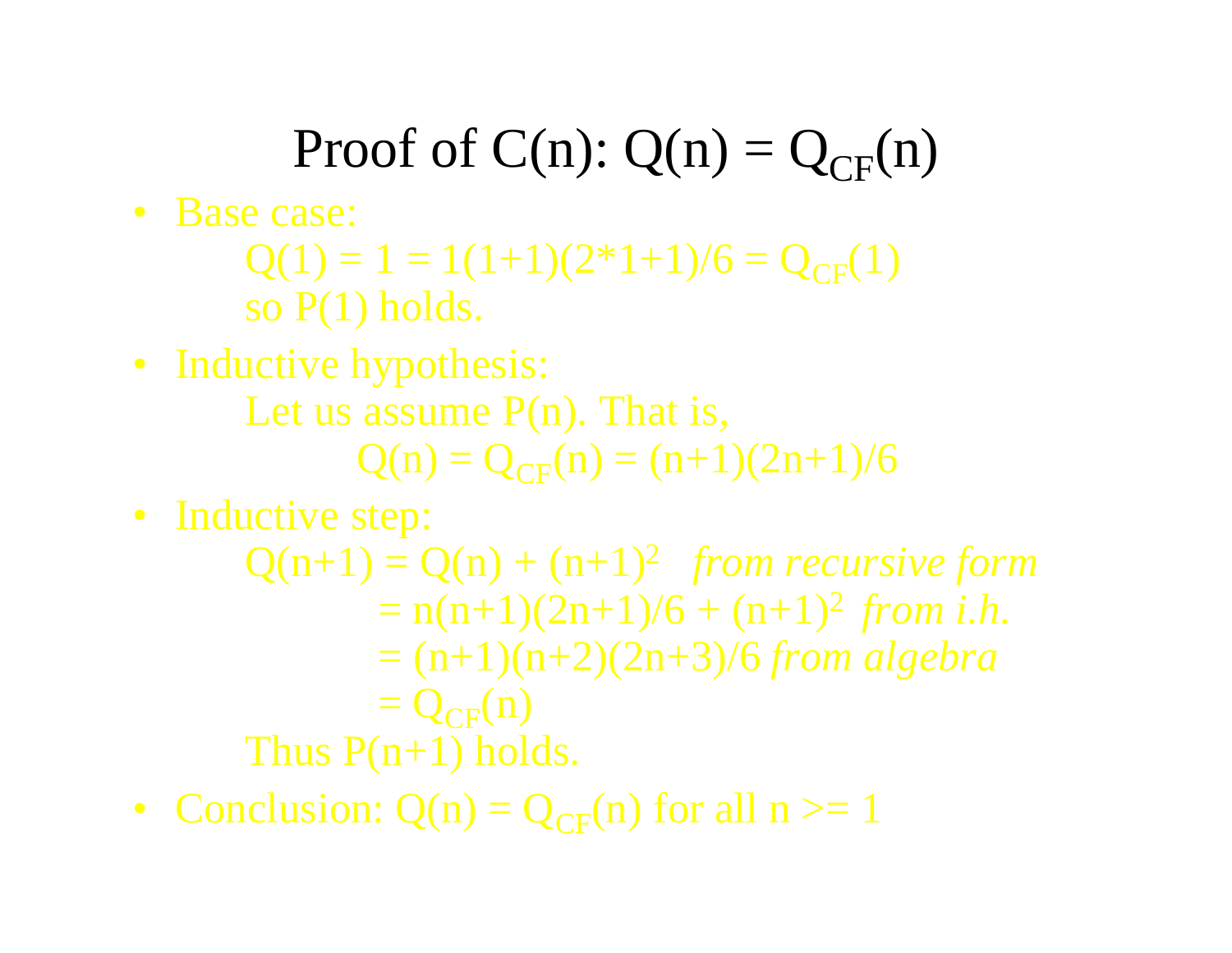# Say What?

Proof by induction that P(n) for all n:

- P(1) holds, because ….
- Let's assume P(n) holds.
- $P(n+1)$  holds, because ...
- Thus, *by induction*, P(n) holds for all n.
- Your job:
	- Choose a good property  $P(n)$  to prove.
		- hint: deciding what *n* is may be tricky
	- Copy down the proof template above.
	- Fill in the two '…'
	- Relax.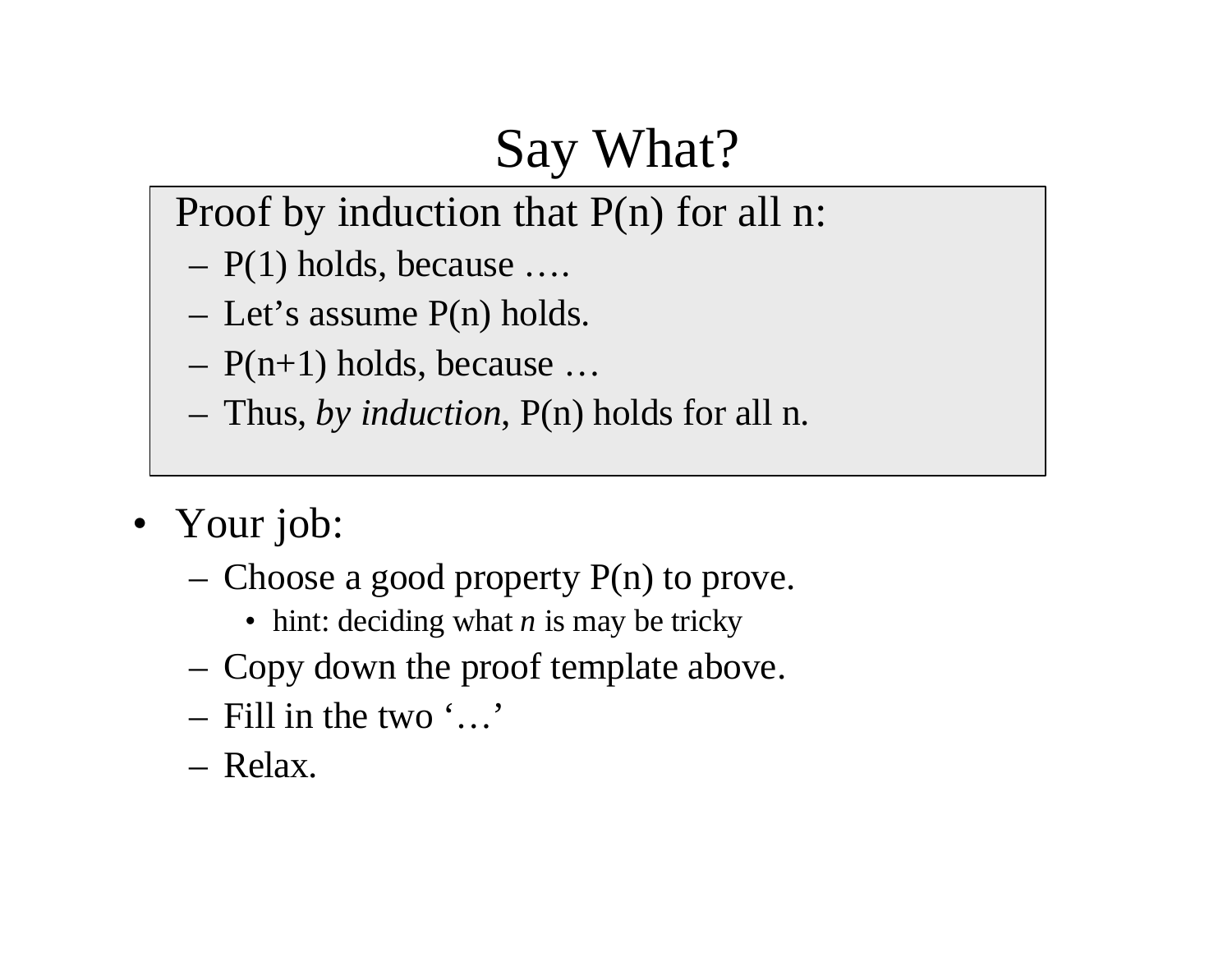# Sum of Integers (redux)

• Conjecture

 $P(n)$ : The sum  $S(n)$  of the first n integers is equal to  $n(n+1)/2$ .

- Recursive Form:
- Proof by induction: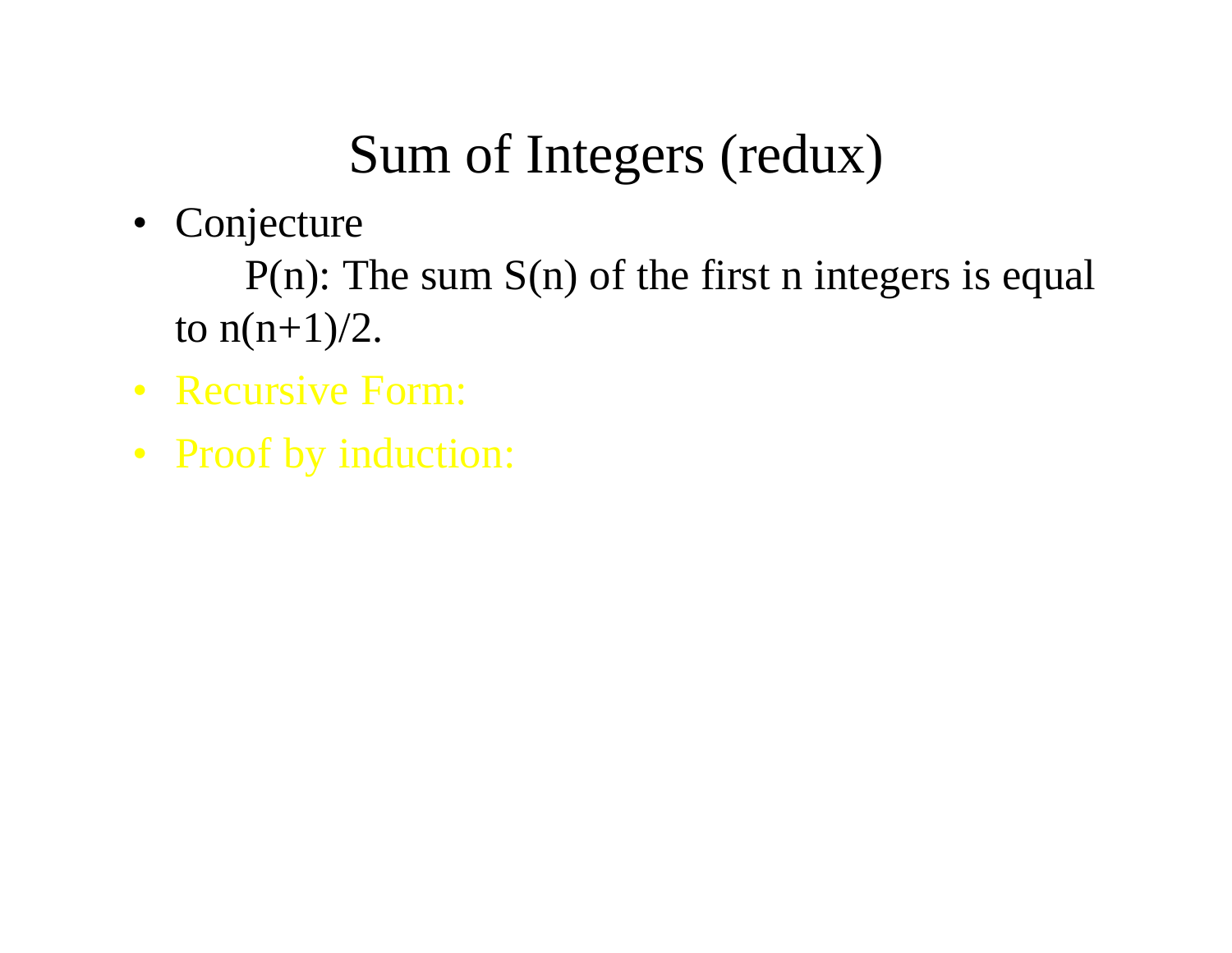# More Examples

- Prove for all  $n\geq 1$ , that 133 divides  $11^{n+1}+12^{2n-1}$ .
- $P(n) =$
- No recursive form here...
- Proof by induction...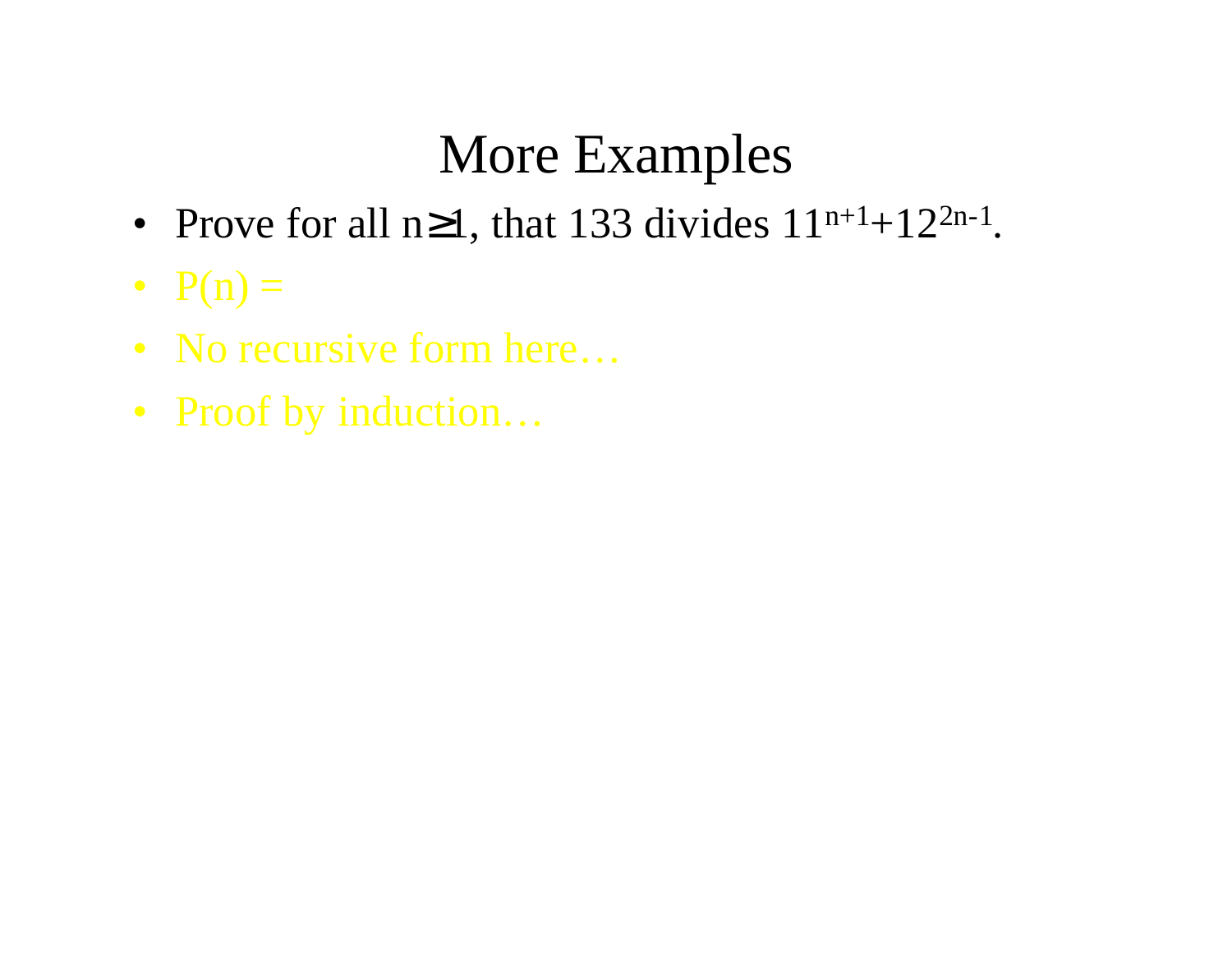# More Examples

- Prove that  $n! > 2^n$  for all integers  $n \geq 4$ .
- $P(n) =$
- No recursive form here...
- Proof by induction...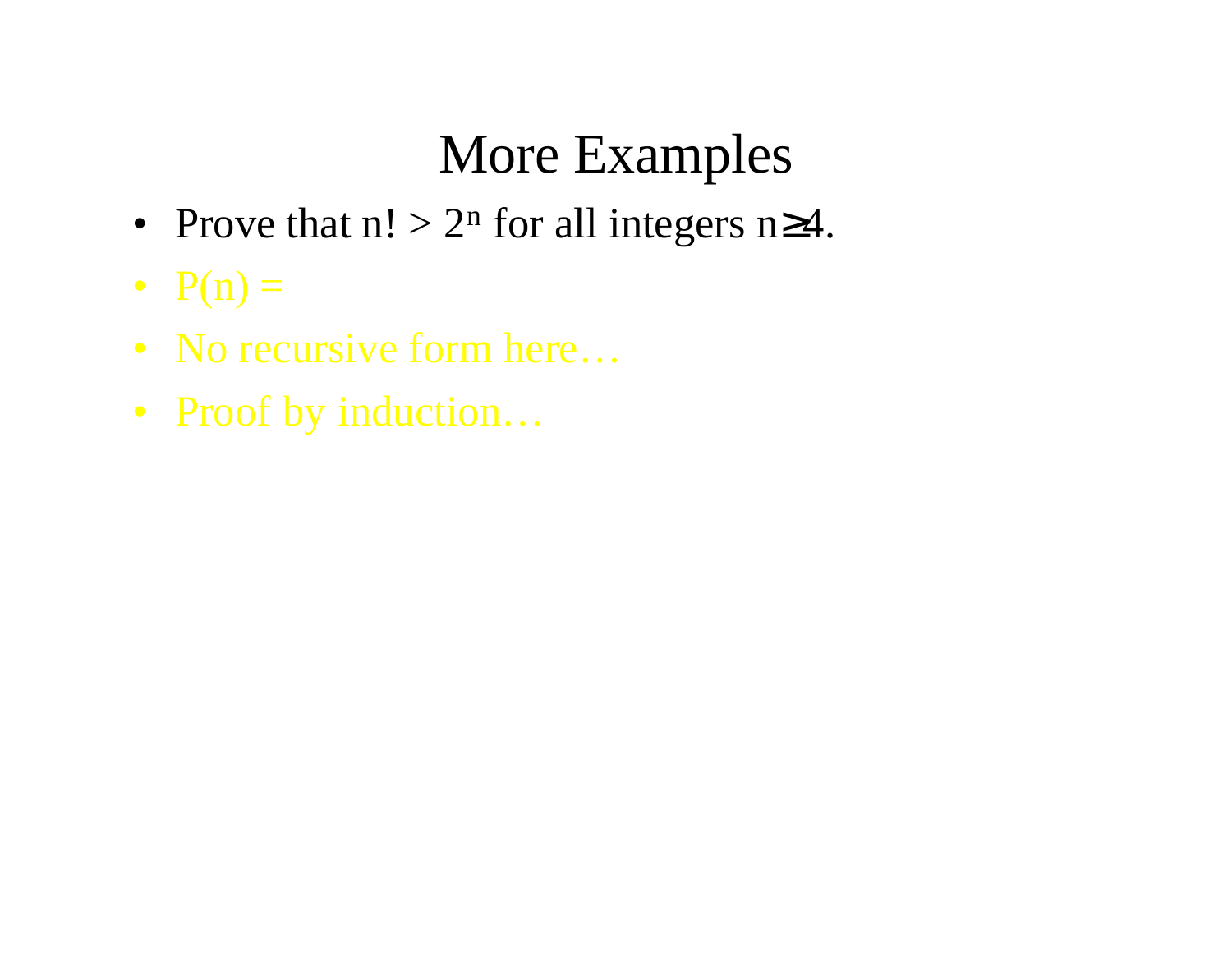## Induction (Variation 1)

- We don't have to start with  $P(1)$  only.
	- Often start with  $P(0)$ , and prove for all  $n \ge 0$
	- Can start with  $P(n_0)$ , and prove for all  $n >= n_0$ (does not say anything about  $0, 1, ..., n_0-1$  though!)
	- Can start with several base cases,  $P(0)$ ,  $P(1)$ , ..,  $P(k)$ , then use induction for  $n \geq k$ .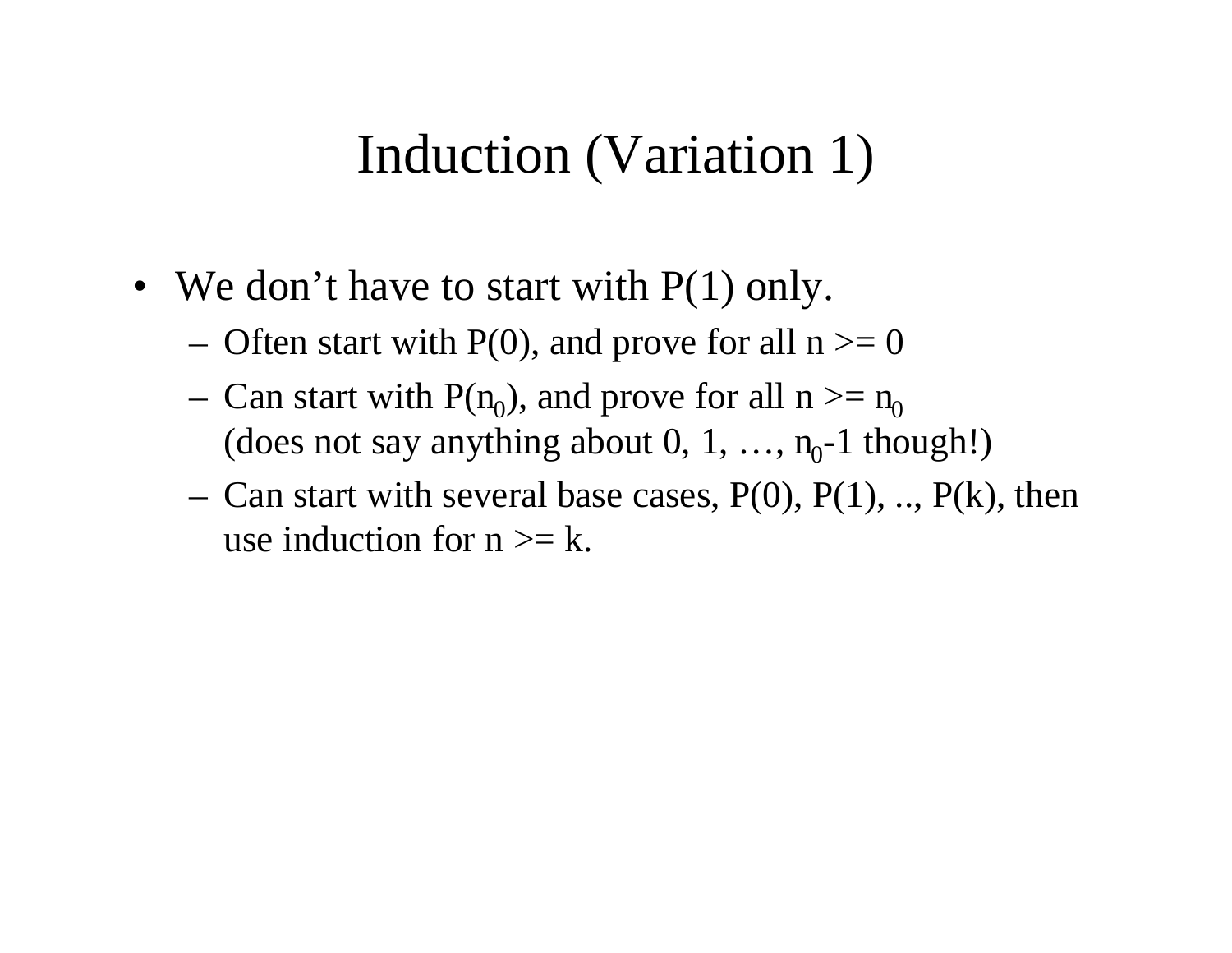

#### •Problem:

–Chess board with one square missing

–Can we fill remainder with "L" shaped tiles?

Sanity check: 64 squares remaining, divisible by 3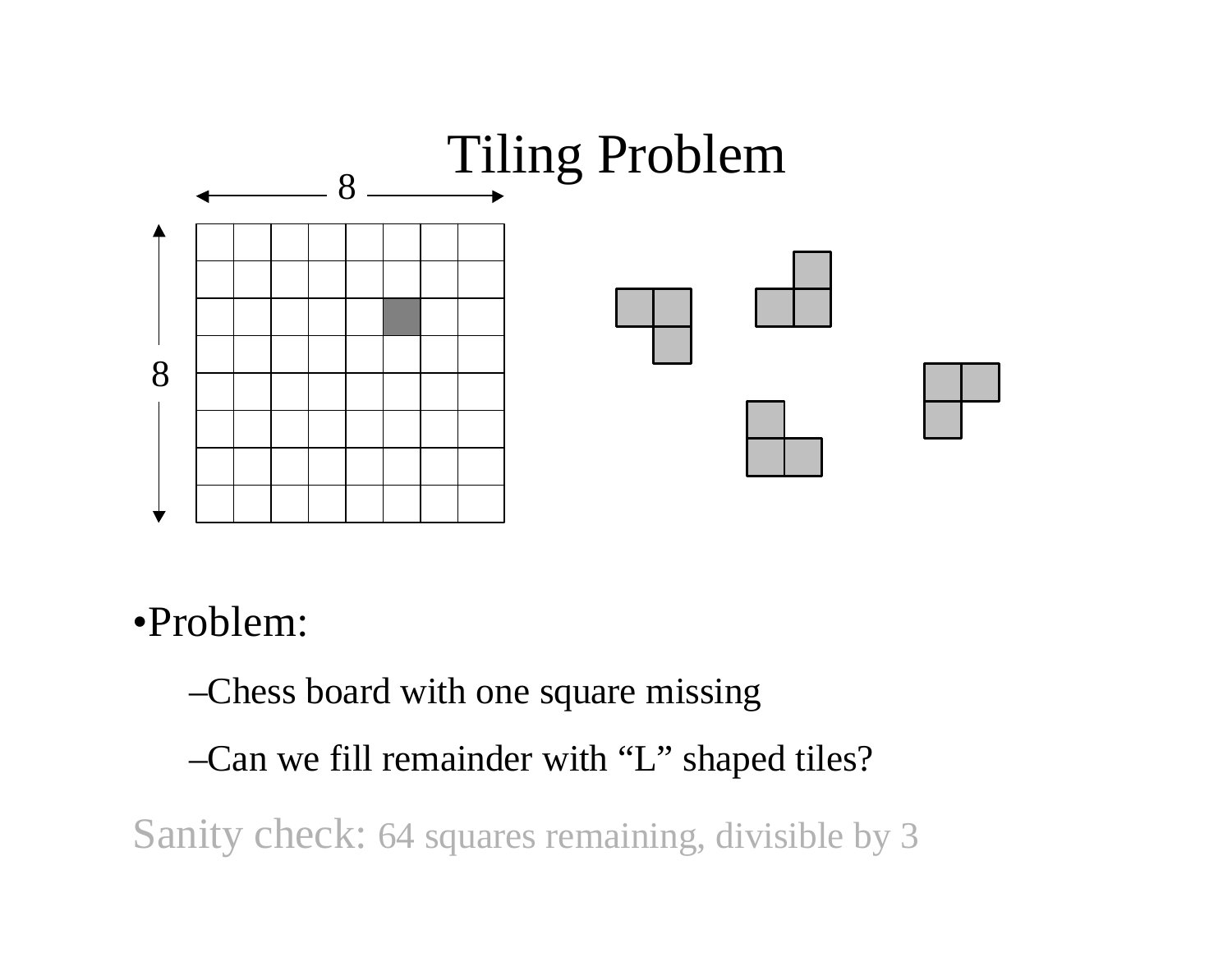# Use Induction

- What is *n*?
	- Number of squares missing?
	- Number of tiles already placed?
	- Number of squares remaining?
- Consider a  $2^n$  by  $2^n$  board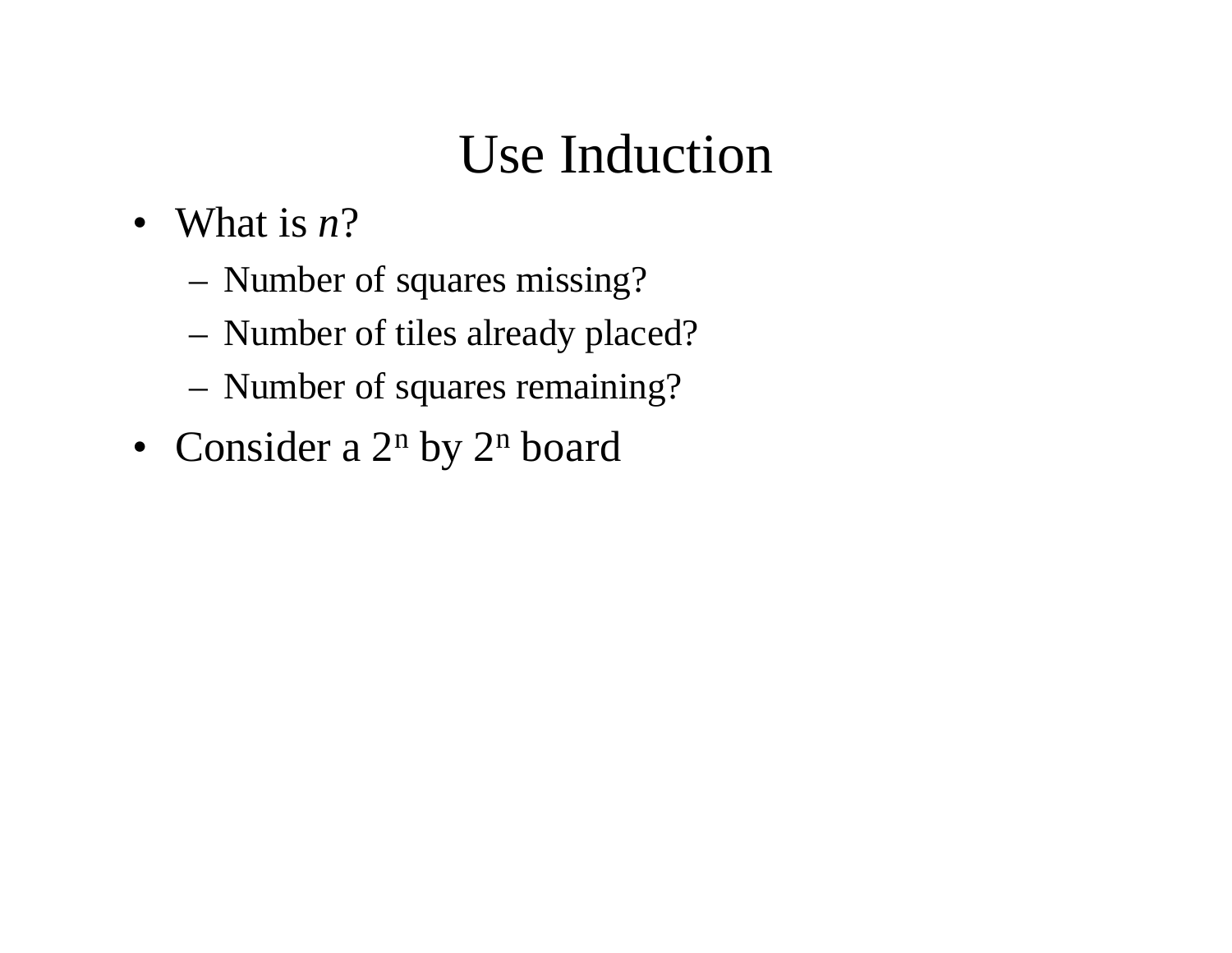#### Base case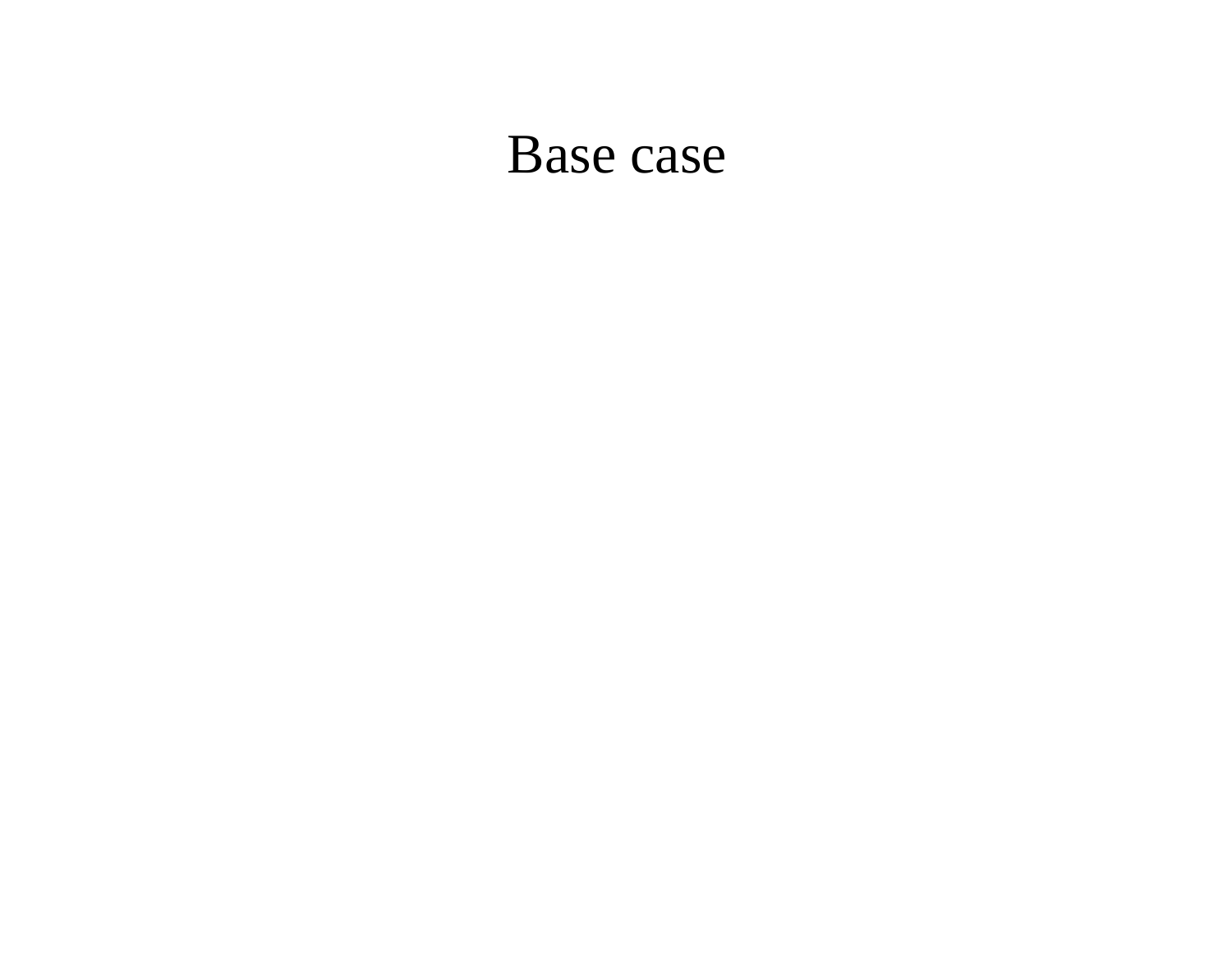#### 4x4 case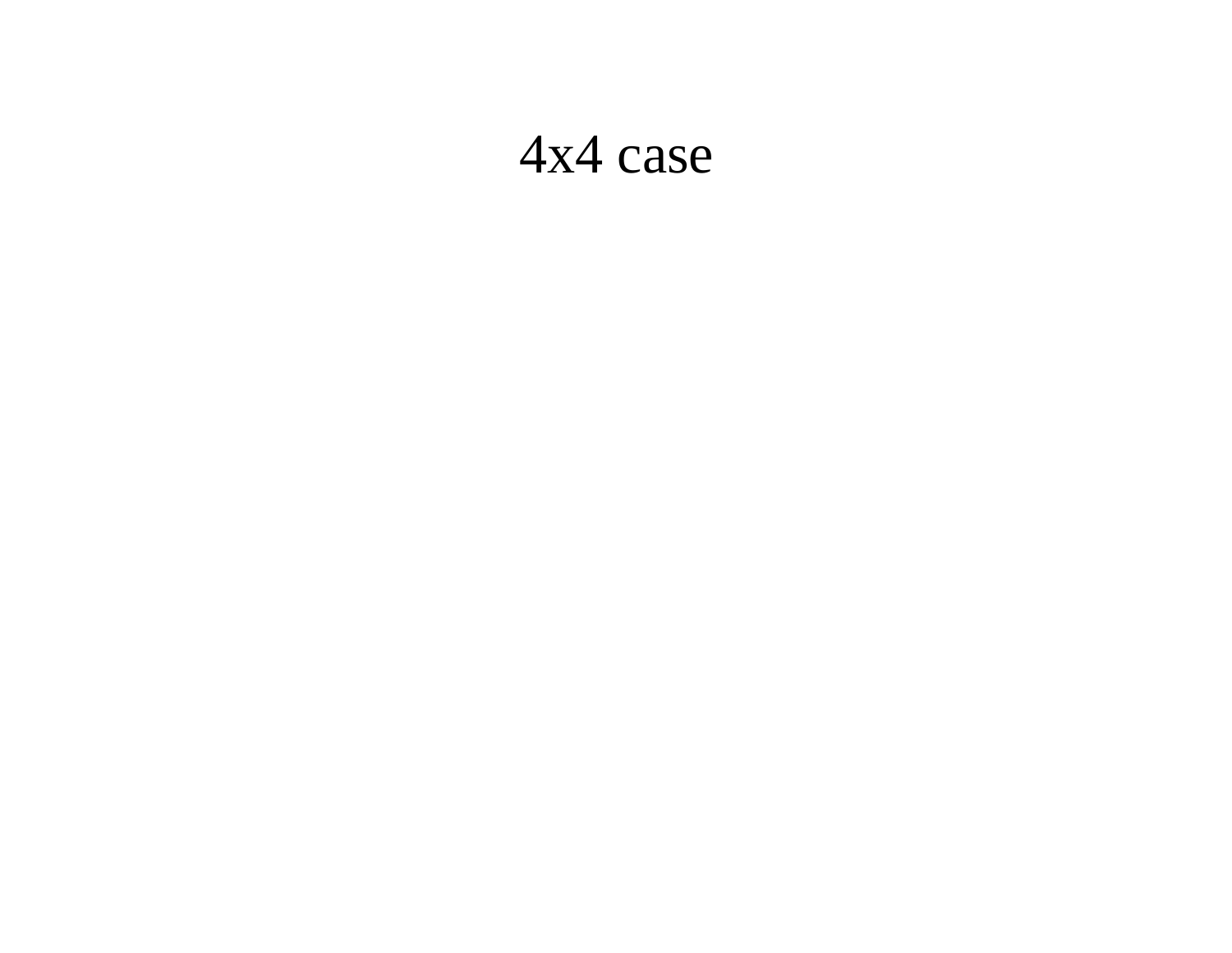#### General Case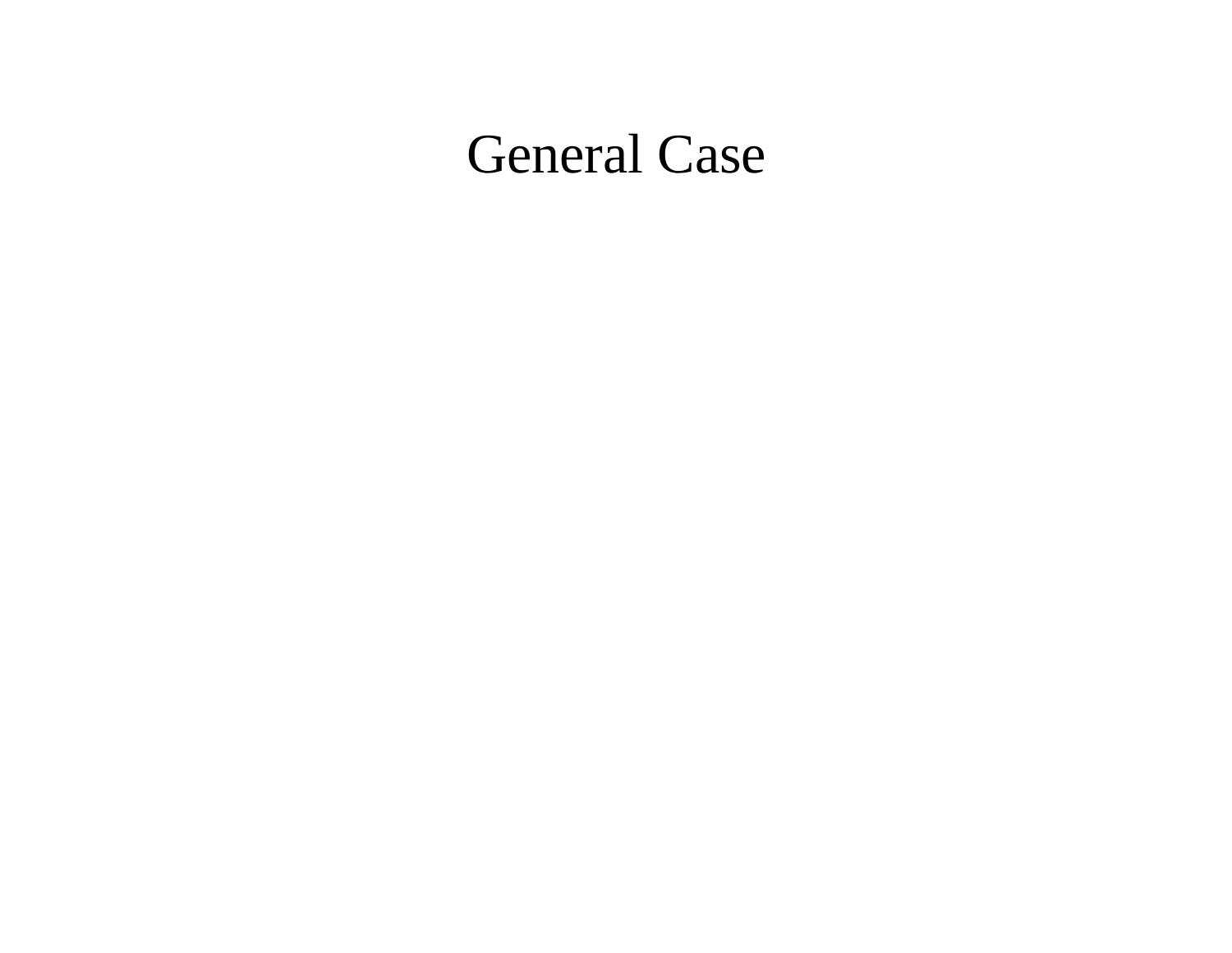#### Induction Gone Awry

- **Definition**: If  $a := b$  are two positive integers, define *max(a, b*) as the larger of *a* or *b*. If  $a = b$  define  $max(a, b) = a = b$ .
- **Conjecture** *A(n)*: if *a* and *b* are two positive integers such that  $max(a, b) = n$ , then  $a = b$ .
- **Proof (by induction)**:

**Base Case:**  $A(1)$  is true, since if  $max(a, b) = 1$ , then both *a* and *b* are at most 1. Only  $a = b = 1$  satisfies this condition. **Inductive Case:** Assume  $A(n)$  for  $n \geq 1$ , and show that *A(n+1)*. If *max(a, b)* =  $n+1$ , then *max(a-1, b-1)* =  $n$ . By the inductive hypothesis,  $a-I = b-I$ , so  $a = b$ .

- **Corrollary**:  $3 = 5$
- **Proof**:  $max(3, 5) = 5$ . Since  $A(5)$  is true, then  $3 = 5$ .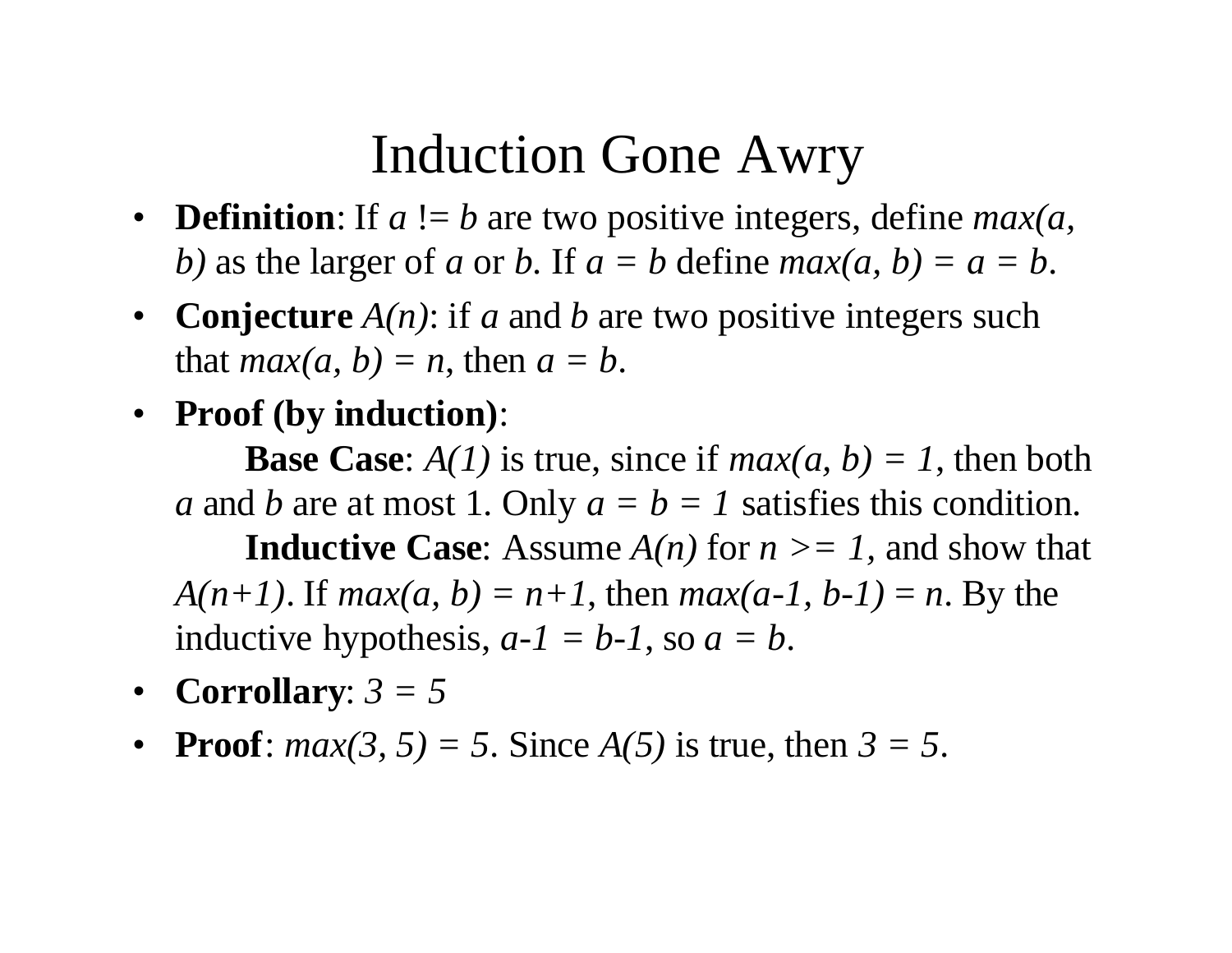#### Caveats

- When proving something by induction...
	- Often easier to prove a *more general (harder)* problem
	- Extra conditions makes things easier in inductive case
		- You have to prove more things in base case & inductive case
		- But you get to use the results in your inductive hypothesis
		- e.g., tiling for n x n boards is impossible, but  $2<sup>n</sup>$  x  $2<sup>n</sup>$  works
	- You must verify conditions before using I. H.
- Induction often fails
	- Doesn't mean the property is false
	- Choosing what to prove is usually the hardest part
- Exercises (optional) on web site & in Weiss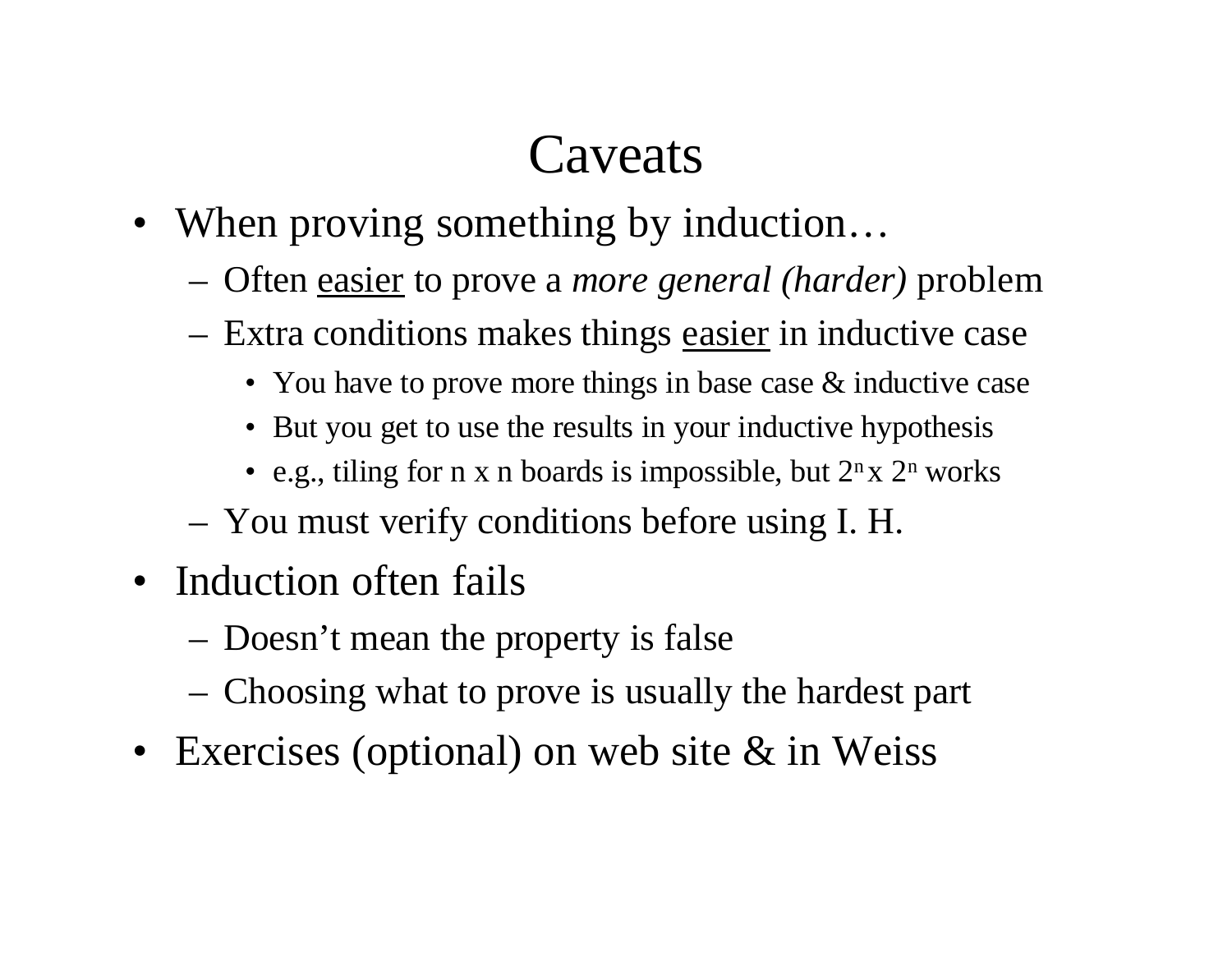# Strong Induction (Variation 2)

• Up till now, we used *weak induction*

Proof by (strong) induction that P(n) for all n:

- P(1) holds, because ….
- Let's assume  $P(m)$  holds for  $1 \le m \le n$ . (that is,  $P(1)$  holds,  $P(2)$  holds, ..., and  $P(n)$  holds).
- $P(n+1)$  holds, because ...
- Thus, *by induction*, P(n) holds for all n.